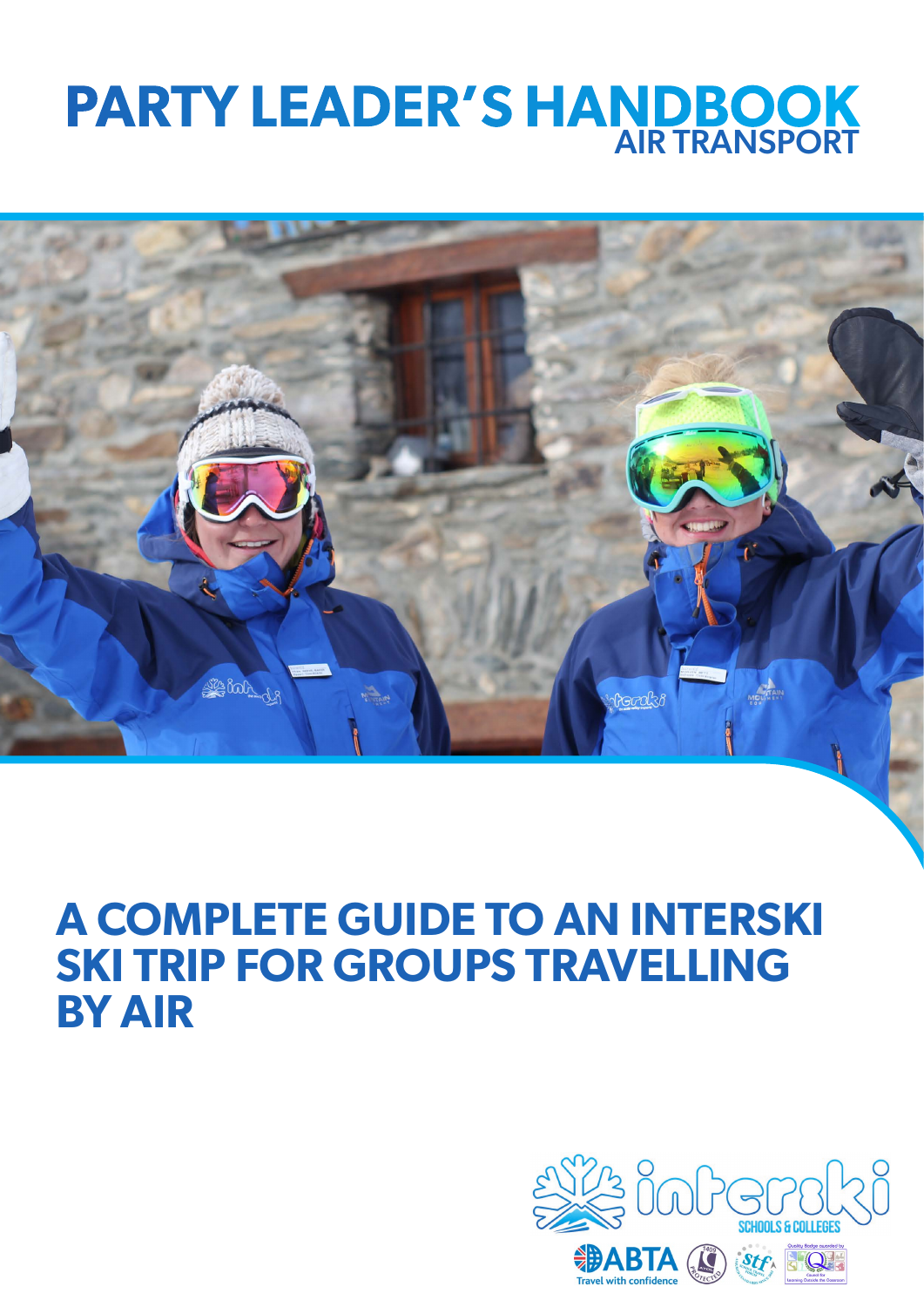

PARTY LEADERS' HANDBOOK, COACH TRANSPORT DOCUMENT VERSION 1.5 LAST REVISED FEBRUARY 2022

![](_page_1_Picture_5.jpeg)

# **CONTENTS**

All information contained within this booklet is correct at the time of publication. In particular, please note there is still uncertainty surrounding the implications of Brexit, as well as the coronavirus pandemic, which may have an effect on the accuracy of the information provided.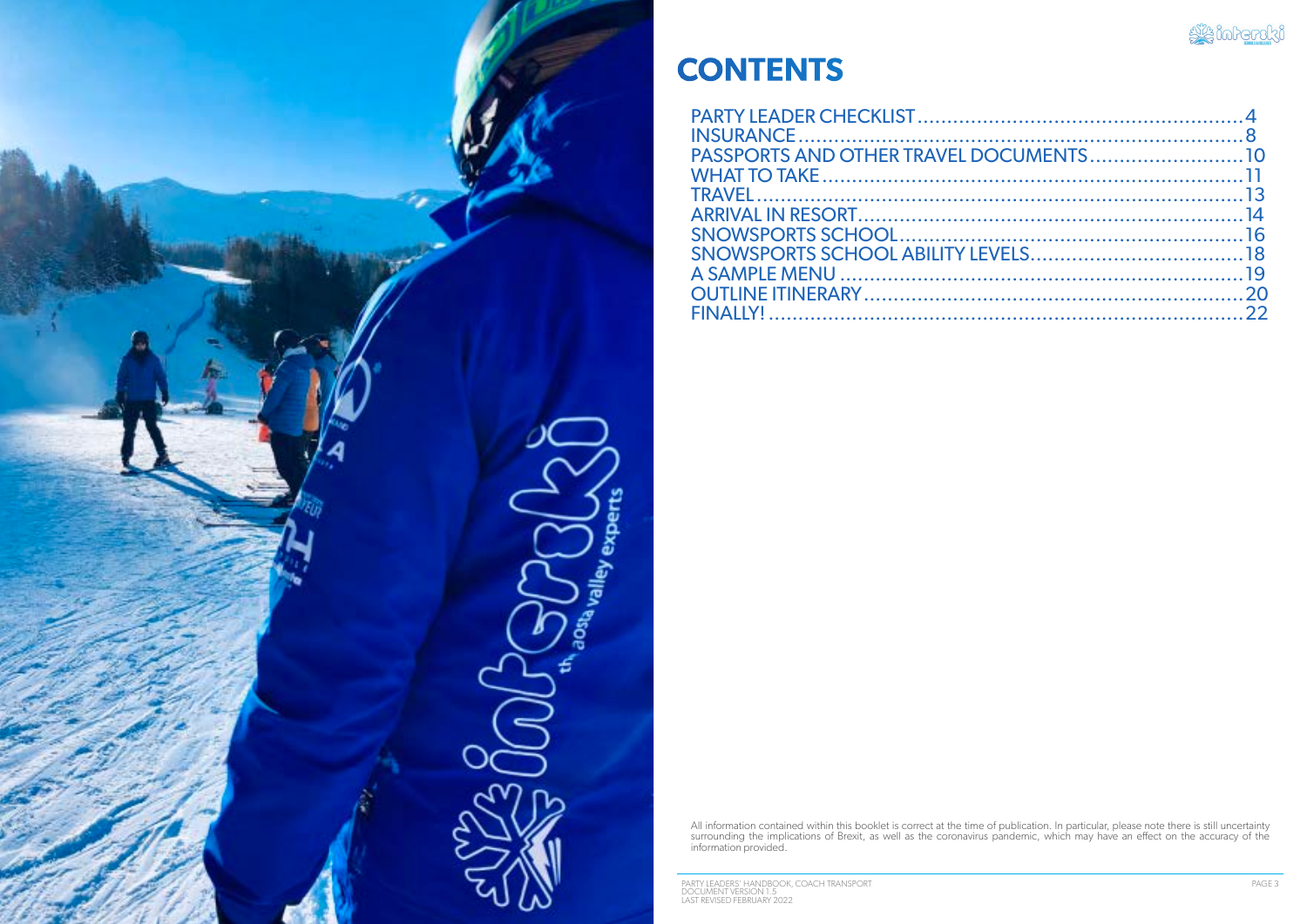# <u> 자</u>구 inherski **PARTY LEADER CHECKLIST**

![](_page_2_Picture_40.jpeg)

If your students are travelling on a group passport, you are still required to provide the above information.

Please ensure that you have emailed the above information to your Account Manager no later than 4 weeks prior to departure.

### 7. Completed any necessary LEA paperwork?

Is it necessary to complete a submission to the LEA or the governing body, informing them of your planned ski trip? Our 'Safety Management' guidelines, are designed to help you complete any such exercise required by the school governors or your LEA. You can find this document in the 'Downloads' section of your login area.

We are a fully assured member of the School Travel Forum (STF) and hold a Learning Outside the Classroom (LOtC) quality badge.

#### 8. Considered taking the students for a dry slope taster session?

Snowsport England offer an exciting initiative called "Go Ski Go Board". Various snowsports centres in England are offering a discount on their standard prices to school and college groups. Details of the "Go Ski Go Board" scheme can be found on their website goskigoboard.org.uk. The site will also let you know which slopes are taking part in the scheme.

We recommend that you have a payment schedule in place for students to ensure that the **balance** payment reaches us no later than 10 weeks prior to departure. We have supplies of payment cards, so please contact your Account Manager if you would like some sending to you.

#### 9. Informed us of any changes to your group size?

Please inform us at your earliest convenience of any changes to your group. Not only does this enable us to provide you with an accurate final invoice, but it also means that the correct number of coach seats and hotel spaces are reserved.

We suggest you download all the information available at interski.co.uk/Downloads/Schools/ Insurance/Promotion\_Pack/. This link contains access to the full insurance policy which we advise you should also distribute to your group members.

### 10. Pre-ordered any helmets you require for your group?

It is the law in Italy for under 18s to wear a helmet whilst participating in snowsports. Whilst it is not law in Andorra, it is a requirement of the snowsport schools. To make things easier when you arrive in resort, we always recommend you pre-book any helmets you require. Please contact our Rentals department, or contact your Account Manager to help make arrangements.

If you qualify for our Introductory Offer, you will still need to provide us with a list of names for everyone who requires a helmet.

### 11. Arranged transport to the airport on departure day?

Have you arranged return transfers to/from your UK departure airport?

Interski will provide continental airport transfers, but it is your responsibility to arrange how passengers get to/from your UK departure airport.

# **NOW THAT YOU'VE PAID YOUR DEPOSITS, HAVE YOU...**

#### 1. Organised a payment schedule?

#### 2. Booked your optional extras?

Have you given us information regarding numbers of snowboard and made students aware of the appropriate supplements? Our equipment and staff are limited, therefore we require this information no later than 10 weeks prior to departure.

#### 3. Downloaded and read through the insurance information?

#### 4. Organised your parents' information evening? (Subject to group size, location & staff availability)

Have you decided upon a date for the parents' information evening and made arrangements with us for all your ski clothing requirements? We are happy to send along sample ski suits and accessory packs from our rental/accessory division. Contact your Account Manager to help make arrangements.

#### 5. Started to fill in the required passenger information on our client booking portal?

Along with your final balance payment, we also require you to submit your Ski Party Information, special requirements and pick-up details via our client booking portal, no later than 10 weeks prior to departure. Therefore, you might want to make a start on it now - visit interski.co.uk/Bookings.

When entering your passenger information, you will be asked to indicate that you have parental consent for the possible use, by us, of photographs for marketing and publicity.

For insurance reasons, all details required in the Interski Booking Portal must be provided by either the named party leader (or an individual to whom you have delegated responsibility). This CANNOT be done on your behalf by your Account Manager.

#### 6. Collected the necessary Advanced Passport Information from all passengers?

This is a legal requirement for all international flights to/from the UK. The information required is as follows:

- » Full name (as it appears on the passport)
- » Date of birth
- » Passport number
- » Country where the passport was issued
- » Passport expiry date
- » Nationality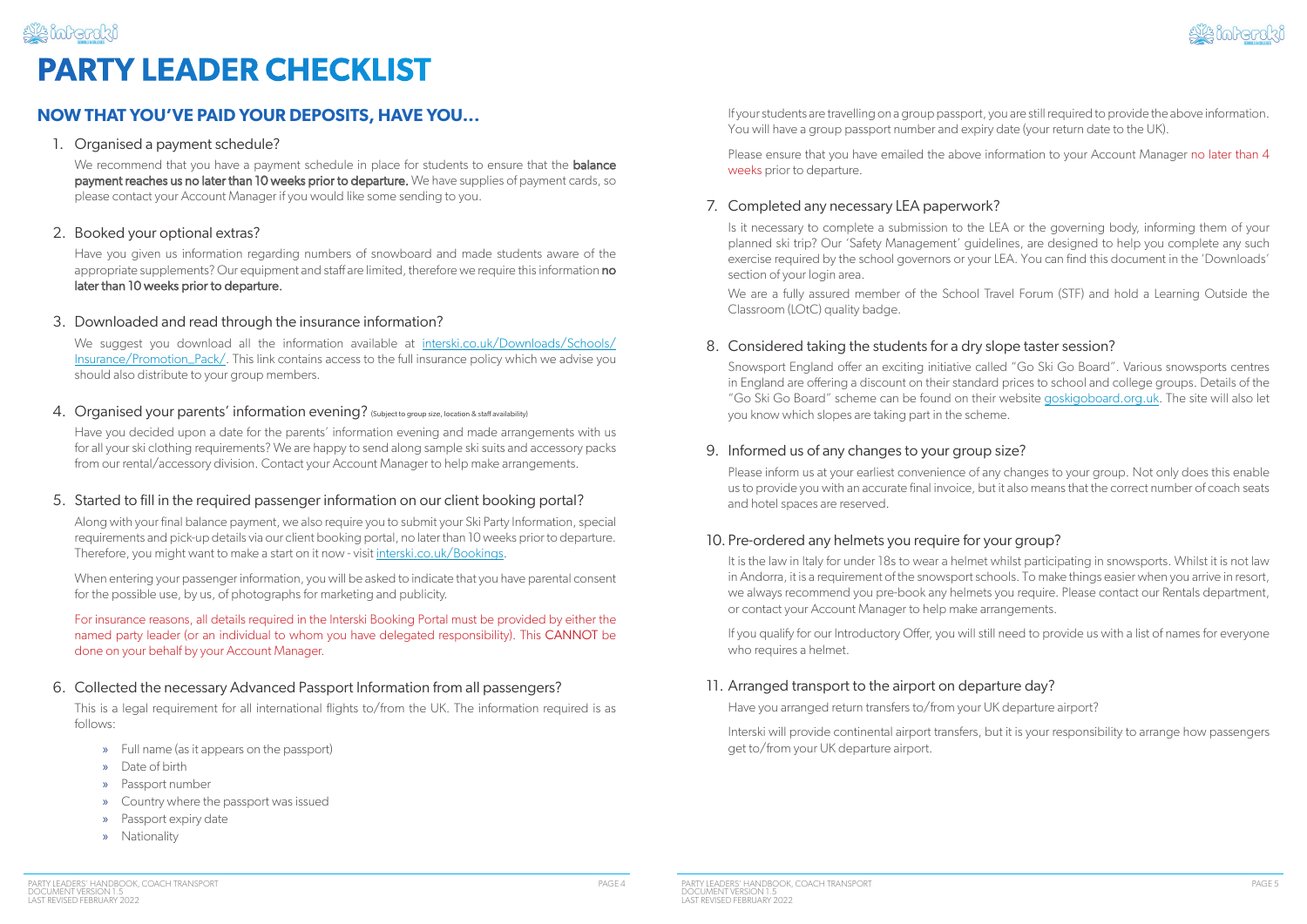![](_page_3_Picture_26.jpeg)

![](_page_3_Picture_23.jpeg)

# **PARTY LEADER CHECKLIST**

<u>부분 interski</u>

# **THREE WEEKS UNTIL DEPARTURE, HAVE YOU...**

#### 1. Obtained a parental consent form for each child travelling?

In the event of a pupil needing treatment at a hospital, a member of school staff **MUST** be present to sign any consent forms, on behalf of parents. Please ensure you obtain an appropriate consent form from parents/guardians to allow you to do this. The hospital will most likely also need to see parental consent forms PRIOR to treatment.

These forms should be brought out to resort and kept together and available at all times. We suggest you take two copies and keep one on your person at all times. An additional copy should be kept with the pupil in their jacket, alongside their GHIC (or EHIC) card and lift pass.

#### 2. Made provision for any small medical payments?

Should medical assistance be needed in resort, small payments may need to be made to the medical centres, prior to treatment, and reclaimed through insurance. Please make provision for this and the possibility that it may be required for more than one student.

### 3. Informed parents of travel times / contact details?

Have you informed parents of departure and return times, school emergency contact name and phone number?

#### 4. Provided emergency contact numbers?

Where possible, Interski are happy to facilitate the filming of GCSE & A-Level students. This is subject to advance notice AND slope availability (if there is a charge for the piste rental this will be at the cost of the school). Please bring the student's assessment criteria and a suitable device for recording the assessment.

Have you completed a list of emergency contact numbers for all people travelling? Remember to leave a copy with the school/college senior management. May we suggest that you also leave the Interski head office number with the school (01623 456333).

The Interski emergency telephone number found on your final travel itinerary is for the SOLE use of the party leader, on both departure and return days. If parents require updated information, please ask them to contact a school based number.

### 5. Made a telephone pyramid or contact group?

Have you arranged a telephone pyramid or digital contact group to pass on information quickly, particularly for emergencies, and for an estimated time of arrival on your return journey?

### 6. Discussed pocket money?

Have you given recommendations to your group with regard to how many Euros they should take? We generally recommend between €50-€100 to cover souvenirs and incidentals.

### 7. Provided us with a list of who is going into each room?

It will speed up your check-in process if the hotel already has this information. This information is entered through the booking portal.

### 8. GSCE & A Level assessment filming

Please note we are not able to provide analysis for their assessment, as this should be in conjunction with the examination board syllabus.

### 9. Après-ski and Snowsport School groupings

Ahead of your arrival, you will be contacted by our Resort Team in regards to your après-ski programme and Snowsports school groupings. The email detailing the planned programme and groupings will require your viewing and completion.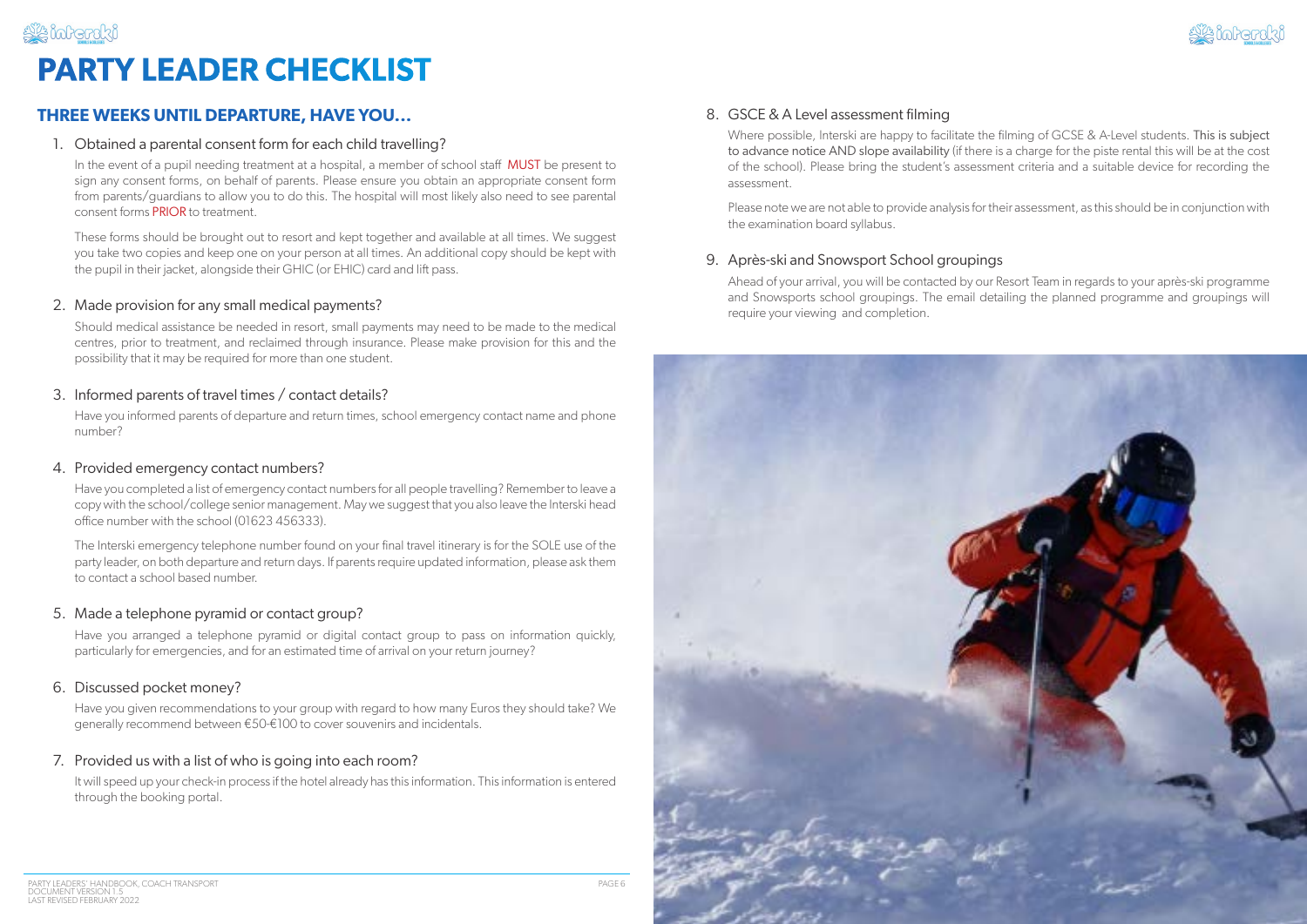![](_page_4_Picture_27.jpeg)

![](_page_4_Picture_24.jpeg)

![](_page_4_Picture_0.jpeg)

### **ADDITIONAL POINTS TO NOTE**

- » Please remember to obtain receipts for any costs you incur in resort which may form part of any claim.
- we always recommend that groups use our inclusive insurance.

» We are aware that some schools/colleges have their own insurance policies relating to trips, however,

# **RECIPROCAL HEALTH AGREEMENT – GHIC (OR EHIC)**

All individuals will be expected to have their own Global Health Insurance Card (GHIC) which may assist in the event of medical treatment being required. The easiest way to obtain a GHIC card is throught the UK government website.

The production of these cards in France and Italy, should the need arise, will prevent parents receiving invoices from hospitals. If you or a parent receives an invoice for treatment abroad when you are back in the UK, you should refer this to the insurers.

A GHIC card is not required in Andorra.

### **GENERAL INSURANCE INFORMATION, WHERE INSURANCE IS INCLUDED AS PART OF YOUR PACKAGE**

A copy of the Axa Travellers' Pack is available by visiting interski.co.uk/Downloads/Schools/Insurance/ Travellers\_Pack.

It is essential that each family is made aware of the cover that exists, provided with a copy of the full policy and IPID and is also reminded of the need to provide the party leader with a GHIC (or EHIC) Card (see below). Parents also need to be notified that damage to hotel fixtures and fittings, through negligence or misuse, is not unlikely to be covered by insurance. All hired equipment is covered by insurance for accidental damage and loss, but, not in the event of wilful damage, misuse or negligence.

Any questions regarding insurance should be directed to the insurance helpline.

- » Should medical assistance be needed in resort, for smaller sums,you may need to pay in advance for treatment and reclaim from the insurer.
- » All families should be made aware of the cover.
- » Please be aware that decisions on repatriation are made by treating doctors in resort and the insurers, not by party leaders or Interski.
- » Any loss or damage to belongings will need a report form to assist any claims. You must ask a member of Interski staff before departing resort.

### **WHERE INSURANCE IS NOT INCLUDED AS PART OF YOUR PACKAGE**

If you are not using the inclusive policy provided by Interski, you will need to speak with your own insurer to understand the cover provided. We still recommend you ensure all members of the party have access to the policy documents.

### **CANCELLATION**

Please refer to our booking conditions for full details of applicable cancellation charges, depending on when the cancellation occurs.

1. If cancellation is due to illness, the passenger must see a doctor immediately as insurers will require confirmation from the doctor that cancellation is necessary. Insurers will most likely require their own medical certificate to be completed, so please advise parents to ask the doctor to note on their records that cancellation is necessary.

2. If due to illness of student or adult, or the need to cancel is due to illness of a relative, the Party Leader must immediately be advised in writing. If writing a letter, parents must date their correspondence and retain a copy as proof.

3. As Party Leader, unless you know you can replace that person with another traveller, you must immediately advise Interski in writing of the cancellation. At this point we will issue you with a cancellation invoice. Remember our cancellation charge will depend on when we are informed in writing.

4. The parents should contact the insurers at their earliest convenience to start a claim, if necessary. We will gladly provide any information requested by the insurers that will assist in the claim progressing.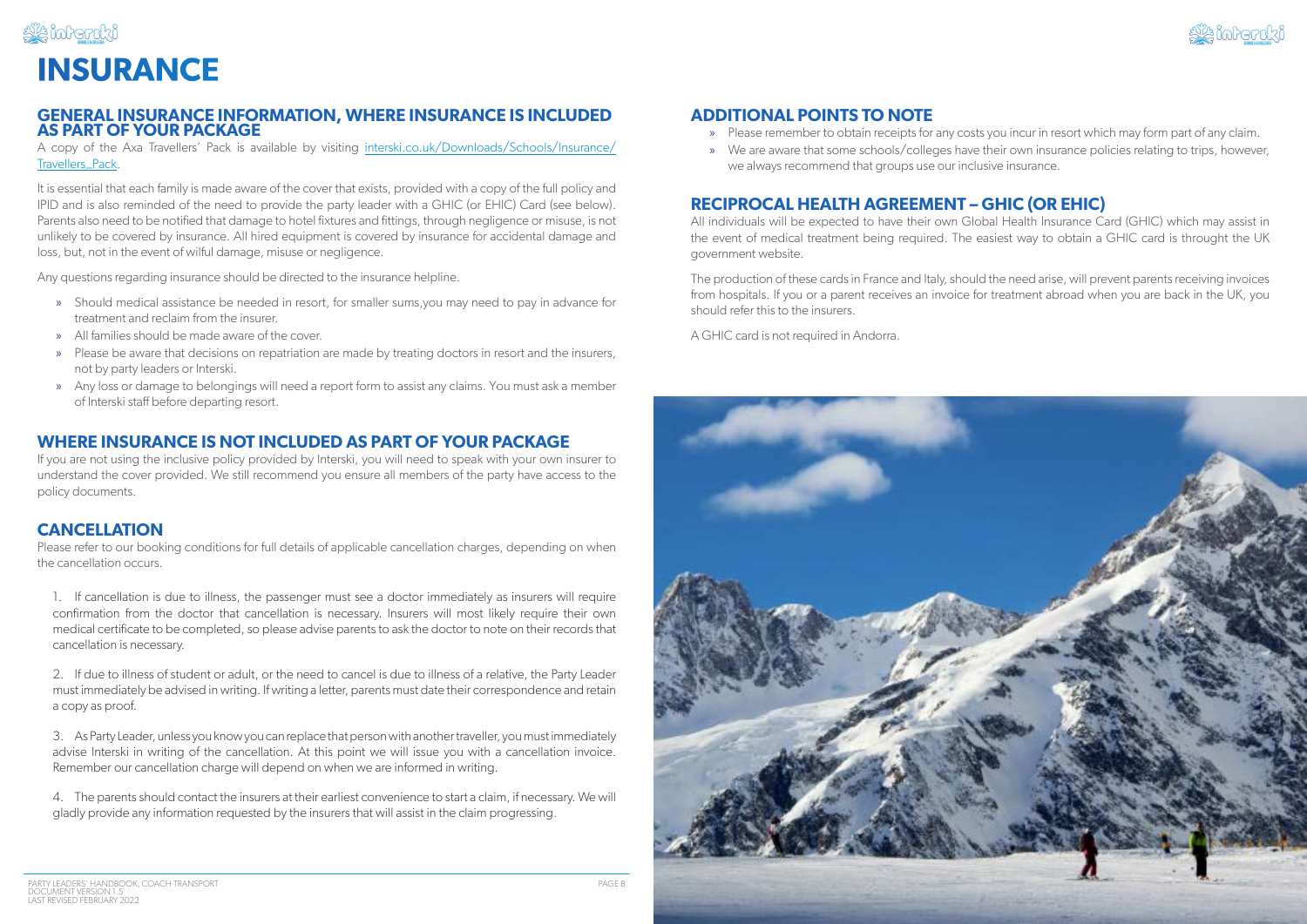PARTY LEADERS' HANDBOOK, COACH TRANSPORT DOCUMENT VERSION 1.5 LAST REVISED FEBRUARY 2022

![](_page_5_Picture_32.jpeg)

» Ski pants/salopettes – should be warm, water-resistant with inner cuffs on leg bottoms. Jeans or track

![](_page_5_Picture_0.jpeg)

# **PASSPORTS AND OTHER DOCUMENTS**

You will find below a summary of items that we would strongly recommend you take with you on your trip. The weather in the Alps can be very changeable and you need to be prepared for both very cold and very warm weather.

» Base layer – fleece/thermal/skins. Tight fitting, not cotton as it captures moisture. Multiple layers are

» Hat - large enough to cover your ears and not too tight. Wool/acrylic mix is suitable for being warm,

» Ski gloves – should be windproof and waterproof. Must be worn at all times, even on warmer days.

- » Ski jacket this should be windproof and waterproof.
- suit trousers are not suitable!
- best.
- lightweight and water-resistant. Should always be carried on the slopes.
- » Ski helmet please note that children under 18 are required by law to wear a helmet.
- Mitts are preferable for beginners or young children. Woollen gloves are not suitable.
- » Ski/snowboard socks at least two pairs.
- loss, plus keep out the snow.
- will need footwear that will keep your feet dry.
- » Small rucksack useful for carrying your items around (not to be used whilst on the slopes).
- the mountain even on a cloudy day.

» Ski goggles and sunglasses – absolutely essential both on good and bad weather days. Should be worn at all times. Goggles are more suitable for children than glasses as they are less liable to breakage and

» Walking boots/strong trainers – you may need to walk to ski hire through snow or wet conditions so you

» High factor suncream/lipsalve – should be worn every day and reapplied as necessary. You can burn on

Visit interski.co.uk/Rental for our ski jacket, ski trousers and helmet rental as well as competitively priced ski accessories.

![](_page_5_Picture_27.jpeg)

Wherever possible, all passengers should travel under their own passports. However, you may wish to consider applying for a collective (or group) passport if some students in your group do not have their own, valid passport.

> We have a specially created powerpoint presentation to help you educate your group on what they will need to take. Please contact us if you would like a copy and we will be more than happy to send this to you.

A collective (or group) passport is a way for organised groups of young people to make trips to certain European countries, including France and Italy.

Collective passports are for between 5 and 50 children. If there are more than 50 in the group you can split it up and apply for 2 or more passports.

A collective passport costs £39 and applications take about 6 weeks. The rules are:

- » Everyone on the passport must be a British national and under 18 by the end of the trip
- » There must be a group leader over 21 with a valid 10-year British passport

For more information, please visit gov.uk/collective-group-passports.

The lead name on the collective passport must stay in resort with any injured students who aren't fit to travel.

#### **ID CARDS**

Many European countries use them as a travel document to exercise the right of free movement in the European Economic Area (EEA) and Switzerland. Therefore, you may find that students from outside the UK will provide you with a national ID card rather than a passport.

### **STUDENTS FROM OUTSIDE THE UK OR EU**

If you have any students who are from outside the UK or EU, you should contact the relevant embassies for information about travel.

> Please pay particular attention to our sizing guides (available on our website) when ordering rental wear for your students. If a student exceeds the largest size please contact us prior to travelling to confirm if we have any suitably sized garments in resort. This will save embarrassment upon arrival in resort if adequate provision cannot be made.

> > Après-ski wear should be warm and casual. Footwear should be sensible and comfortable. You might also like to take a swimming costume and swimming cap (compulsory for both sexes in Italy). Towels are provided in all hotels, but rarely tend to be the fluffy ones we're used to back home, so you may wish to take one bath towel with you.

#### **POWERPOINT PRESENTATION**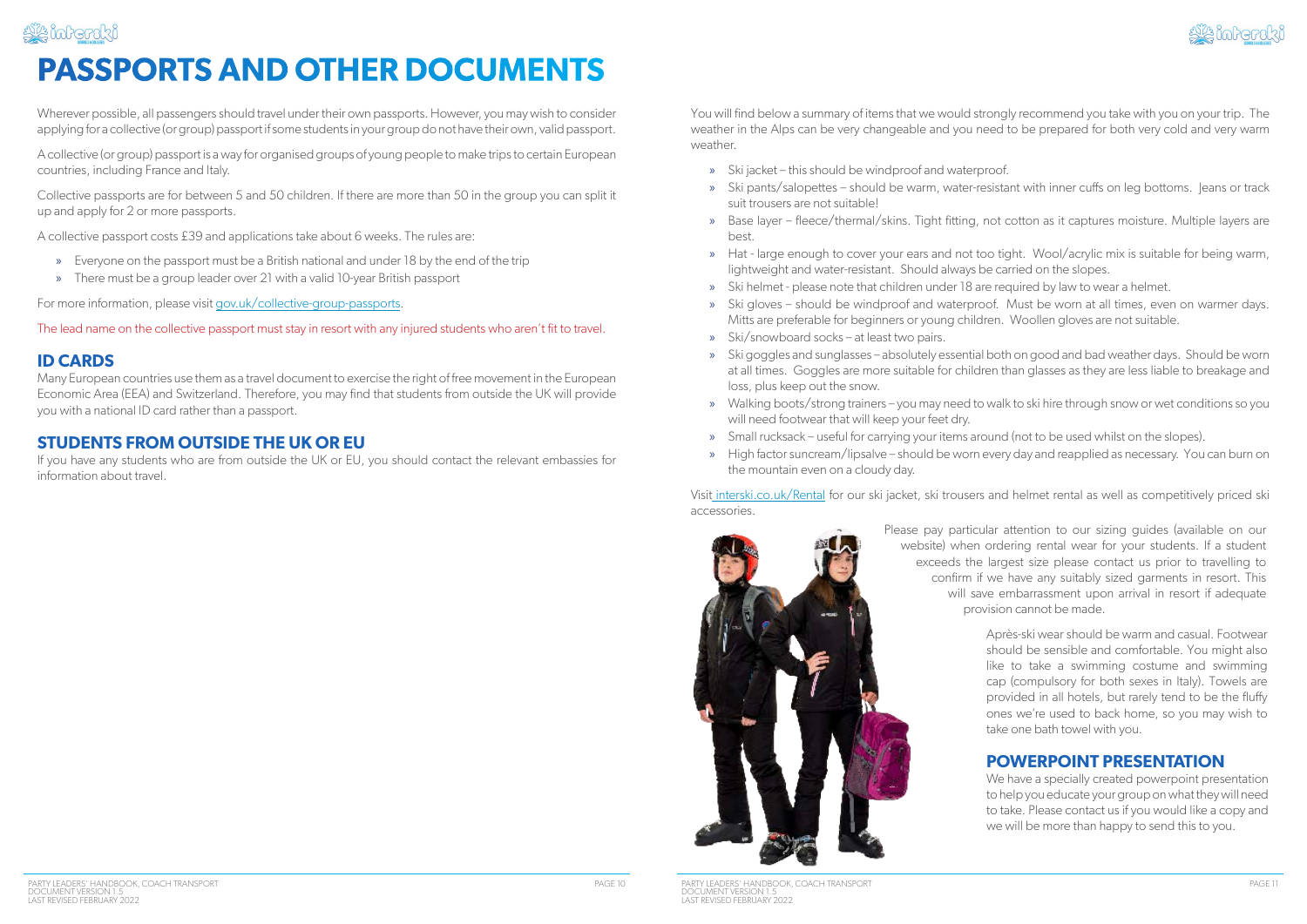![](_page_6_Picture_0.jpeg)

PARTY LEADERS' HANDBOOK, COACH TRANSPORT DOCUMENT VERSION 1.5 LAST REVISED FEBRUARY 2022

![](_page_6_Picture_16.jpeg)

# **TRAVEL**

# **FLIGHT INFORMATION**

Your Account Manager will have already sent you your flight information (dates, times and flight numbers) and an ATOL certificate.

Your flight pack which will include your check-in documents, overseas airport transfer information and emergency contact numbers, will be sent to you approximately 3 weeks prior to departure (provided you have given us your Advanced Passport Information).

# **BAGGAGE/LUGGAGE**

Please take note of the hand and hold luggage allowances given by your airline. If there are any passengers that wish to take their own ski/snowboard equipment and you have not already made us aware, please contact us as we will need to book it onto the flight (N.B. this will incur a fee from the airline). Please note that if passengers arrive at the airport with their ski boots in a separate bag, they may be charged, even if they are intending to carry them as hand luggage.

# **SEATING**

Your flight pack will contain an emergency contact for Interski. This is who you should contact, in the event of an emergency, on both your outbound and inbound journeys. Please do not pass this number on to parents or students.

Your airline will automatically allocate you to specific seats once we complete your online check-in. You will see which seat numbers have been allocated once you receive your boarding passes as outlined in the travel section above. As a rule, the airline will group passengers booked under the same reference number all together. Some airlines allow you to pre-book seats for a small fee. Please contact your Account Manager if you would like more information about this.

# **CONTINENTAL AIRPORT TRANSFERS**

Upon arrival at your destination airport (usually Turin, Milan Malpensa or Geneva), you will be met by an Interski representative who will accompany your group on the transfer to resort. In some cases, other Interski clients or staff members/instructors will join you on the transfer. Therefore, your group may be required to wait in the airport for a short time while other passengers' incoming flights arrive. Your co-operation in this matter forms a crucial part of the Interski operation. Coach transfers usually take around 2-3 hours depending on traffic/drop offs.

For more information on our transport procedures, including risk assessments, please see our Safety Management Guidelines.

# **DUTY OFFICER / EMERGENCY CONTACT**

Once you arrive in resort, you will be given contact numbers for key members of our resort staff who you should contact during your stay in case of emergency.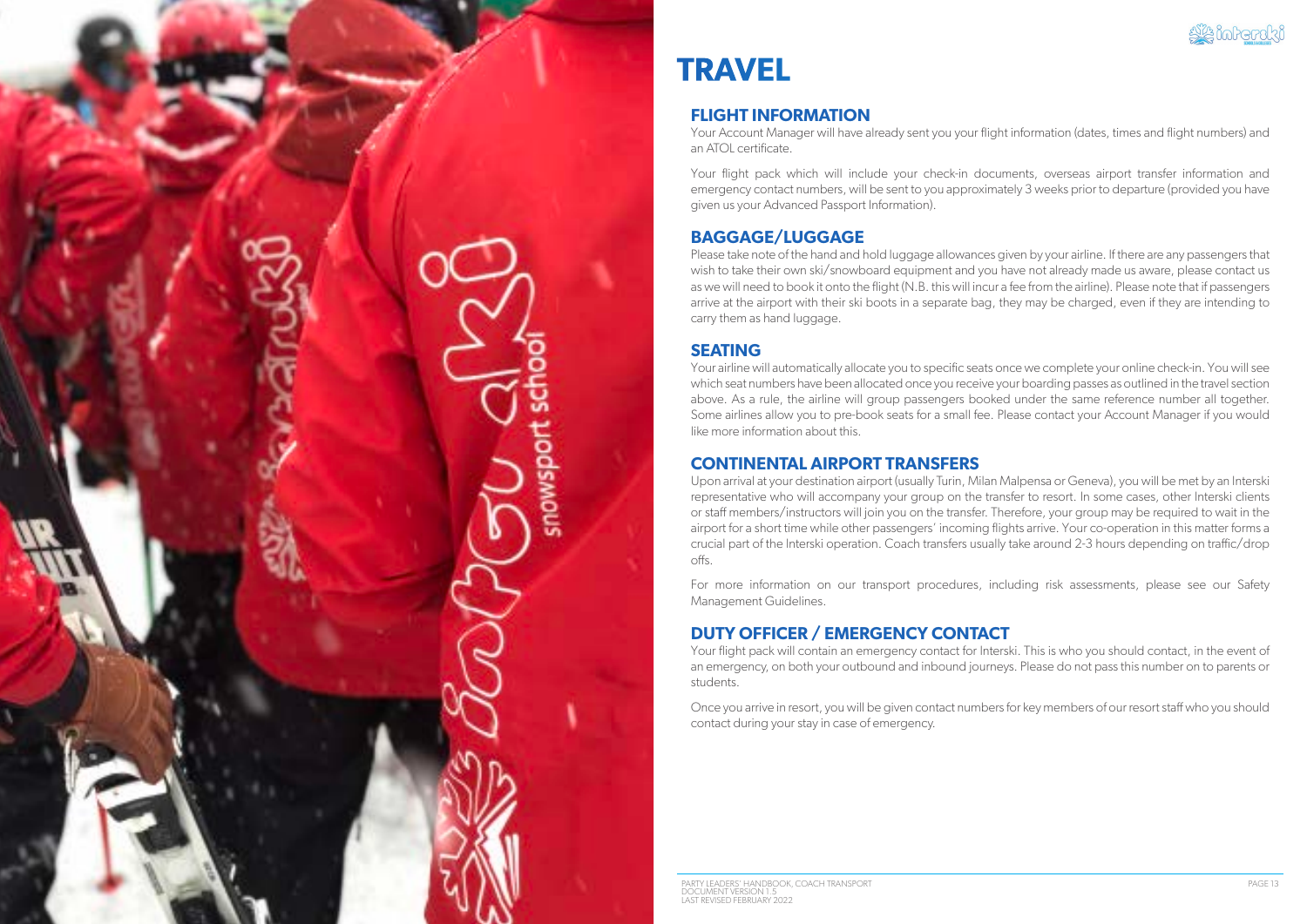![](_page_7_Picture_22.jpeg)

![](_page_7_Picture_19.jpeg)

# **ARRIVAL IN RESORT**

communal areas. Whilst we appreciate you may wish to bring some of your own refreshments in order to keep the students hydrated and energised throughout the week, we would suggest that you hand these out on or outside the coach before entering your hotel. Please also be mindful of the fact there is limited luggage space on the coach.

# **SCHOOLS & COLLEGES CO-ORDINATOR**

Each of the hotels used by Interski will have a Co-ordinator to look after the groups, the drivers and the activities for the week.

Their role goes far beyond that of the traditional idea of a resort 'Rep'. The Co-ordinator may be resident with you in the hotel and is your point of reference relating to all aspects of the ski trip. We ask you to liaise with them and the drivers about your timetable for the day-to-day routines and with regard to the overall programme. They are there to make your job as easy as possible, to join in the activities with you and, above all, to ensure the Interski package not only meets, but surpasses, your expectations.

In most cases we will aim to carry out ski fit on the day of arrival. This will be dependent on your arrival time, as some resorts require the the gondola to be running to access ski hire facilities. In the event that your ski fit has to take place on the first day of skiing, we will aim to get you fitted as early as possible and any lost tuition time will be made up throughout the week.

Please note that our Schools & Colleges Co-ordinators are not there to act as supervisors and cannot be left solely responsible for individual students. As Party Leader, you are always acting in loco parentis.

## **ARRIVAL DAY**

<u>부분 ioberski</u>

On arrival at your hotel we strongly recommend that you and your colleagues carry out an inspection of the accommodation to establish if there are any concerns regarding the fixtures and fittings in the rooms. Interski provides a form to make a record of anything that you notice on arrival. A copy will be given to the party leader and the hotelier, as well as Interski. If you wish to run through the procedures for hotel evacuation (fire), then please ask the Co-ordinator to do this on your day of arrival. Please take advantage of this procedure.

#### PLEASE BE AWARE THAT THERE ARE NO APRÈS-SKI ACTIVITIES PLANNED FOR THE EVENING OF ARRIVAL.

There will be a welcome meeting for your group and any rental garments ordered in the UK will be distributed to students (Italy only).

# **ARRIVAL DAY SKI FITTING**

Please remind your group members to pack a pair of ski socks in their hand luggage in the event that ski fit is carried out upon arrival. We also recommend that shoes and jacket suited to snow conditions and ski socks need to be readily available.

Rental jackets may not be available to those having booked this service until arrival at your hotel.

# **GROUPS TRAVELLING TO THE RESIDENCE PLANIBEL, LA THUILE**

The après-ski programme for La Thuile is less structured than in our other resorts. Included in the cost of your trip, you will have access to the sports and leisure facilities. Details of opening times will be given to you on arrival (sometimes not available at the end of the season). Other après-ski activities will be available, subject to group size. Your Co-ordinator will discuss these with you when you arrive in resort.

Accommodation for students and staff in La Thuile is based on apartments for four with full occupancy. Supplements may apply for any other sized apartments (subject to availability) or any additional accommodation not required by the student gender split.

# **BRINGING YOUR OWN REFRESHMENTS**

Out of respect for our hoteliers, please refrain from distributing snacks and drinks to students in any of their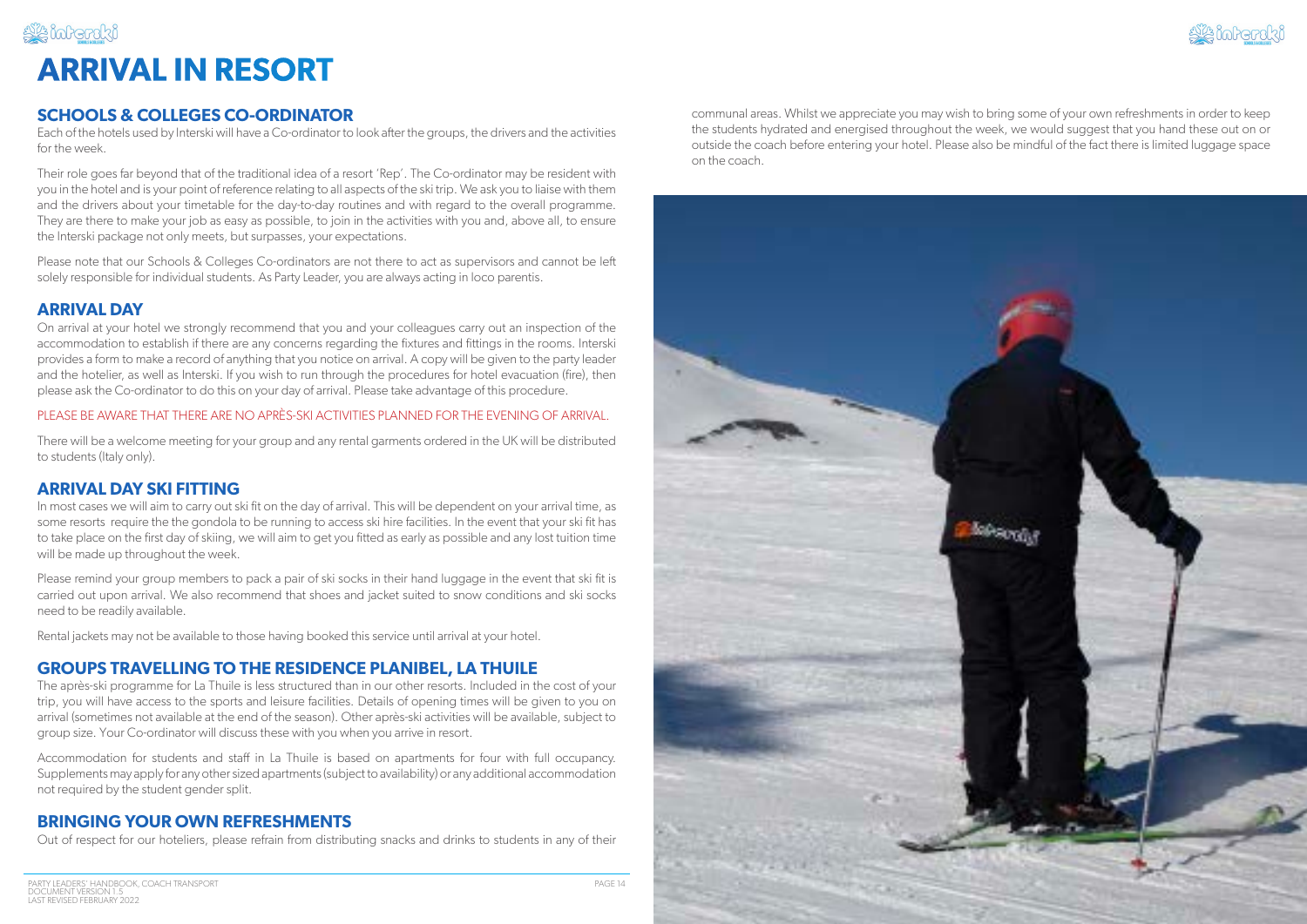# 부<sup>사</sup>수 ioherski **SNOWSPORT SCHOOL**

![](_page_8_Picture_30.jpeg)

## **SICKNESS AND INJURY**

Supervision of injured and ill students is the direct responsibility of the teachers accompanying the group. Interski will inform you if a student becomes sick or injured whilst skiing.

### **SKI HELMETS**

We are happy for you to bring children under the age of 7 on your school/college ski trip. However, it is very unlikely we will be able to provide group lessons and equipment for them. We will be able to offer private tuition for under 7s at an additional cost. Please speak to your Account Manager for more details.

In Italy it is a legal requirement for all skiers and boarders under 18 years old to wear a helmet whilst skiing or snowboarding. Please speak with your Account Manager if you would like us to help with the provision of helmets.

### **UNDER 7s**

We can also source childcare, for children aged 2-6. Please contact your Account Manager for prices and more information.

# **RESPONSIBILITY AND SUPERVISION**

Our Schools & Colleges Co-ordinators, as well as our other staff, are always on hand throughout your trip to provide help, assistance and support. However, please remember you are in loco-parentis and have ultimate responsibility for your group at all times.

# **SNOWSPORTS TUITION**

Your snowsports tuition will be as per your agreed package, which is usually 24 hours over the course of your week. Please be aware, groups may be mixed with other schools, with the same ability level. We would ask you to ensure there is a member of staff available immediately prior to the morning session when agreements can be made for the final handover at the end of the day. We ask you to leave your mobile phone number at the start of the week and remain contactable each day. This is to enable Interski to contact you in the event of any incident.

Skiing and Snowboarding are physically demanding sports which require a good level of physical fitness. We assume that all students are able to be accommodated in standard tuition groups and will be able to make progress in line with that expected of the average skier/snowboarder.

### **SNOWBOARDERS**

For students wishing to snowboard, there is a supplement payable per person. There are a number of factors which contribute to the supplement being charged:

- » Snowboards and snowboard boots are available in far lesser quantities and are more costly to purchase
- » Places available are limited
- » There is less flexibility in being able to mix with students from other schools
- » A financial commitment from students is necessary as we need to be confident we are employing the right number of snowboard instructors

Please note, for groups that are staying in La Thuile, it is unlikely that we will be able to mix your snowboarders with students from another school, therefore you must have a minimum of 5 students of the same ability in order to make snowboard groups viable.

All snowboard courses are subject to viable numbers, but if we have insufficient interest in snowboarding, then students will need to convert to skiing and should be made aware of this from the outset.

# **STUDENTS WITH SPECIAL TUITION REQUIREMENTS - IMPORTANT**

Please note that, in the absence of notification to the contrary, we assume that all participants are able to be accommodated in standard tuition groups and that they will be able to make progress in line with that expected of the average skier with no special tuition requirements.

We are able to offer tuition to students with additional needs. Please contact us to discuss their requirements no later than 10 weeks prior to departure, as in some instances, we may need to recruit specialist instructors. 1 to 1 tuition is available at a supplement per instructor for a standard week, where necessary.

If we are not given sufficient notice of special requirements prior to the trip, supplementary costs will still apply where more personal tuition is deemed appropriate, but in some circumstances, it may be too late to make provision for this.

NB Any skiing/boarding outside lesson time is the responsibility of the party leader. Most local education authorities will only allow school children to ski outside lesson time under qualified supervision.

If you are interested in finding out more about Interski's ASCL or ASL courses which permit you to lead groups, please call us on 01623 456333 or visit interski.co.uk/Academy.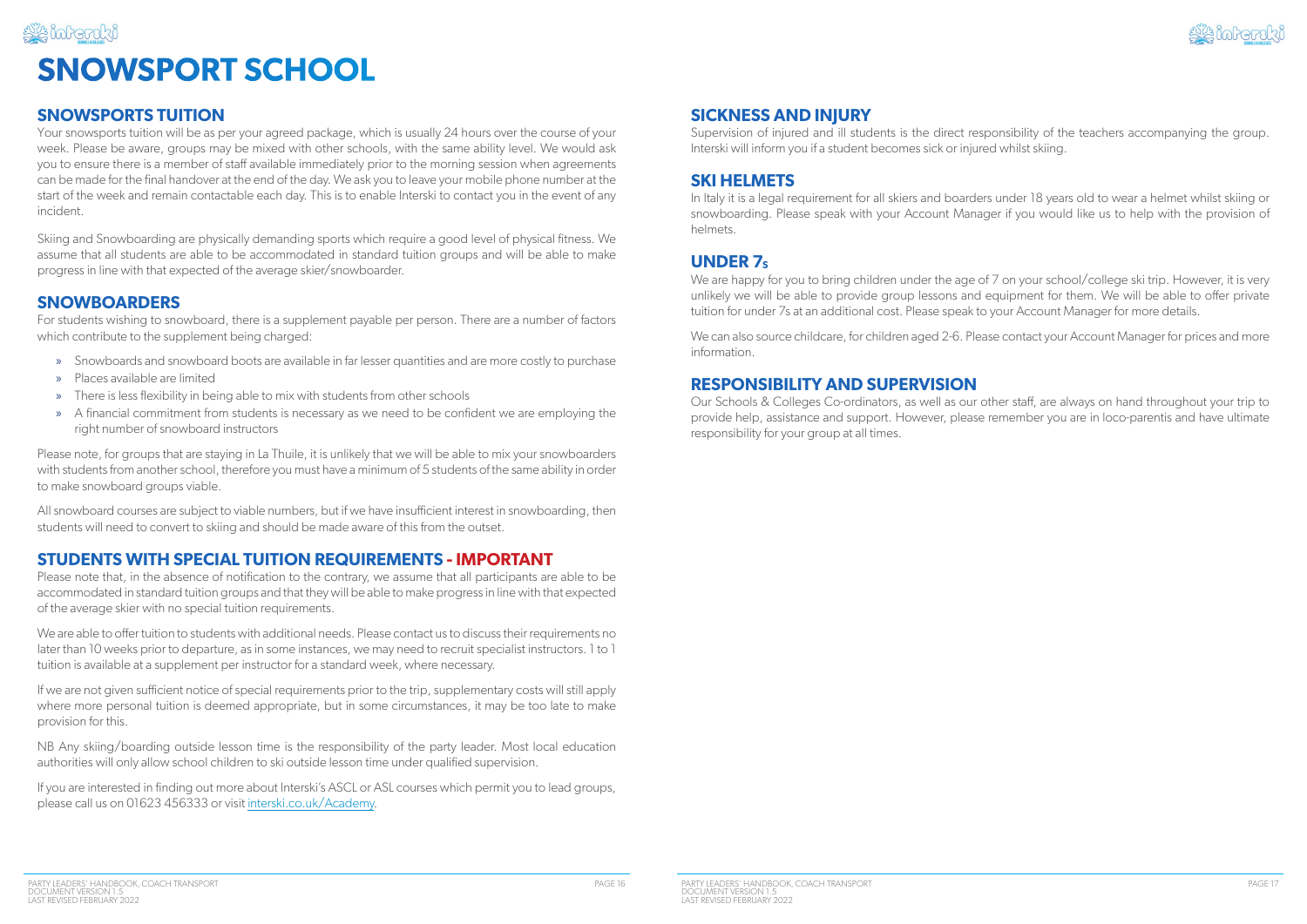![](_page_9_Picture_24.jpeg)

![](_page_9_Picture_0.jpeg)

# **SNOWSPORTS SCHOOL ABILITY LEVELS SPECIAL DIETARY REQUIREMENTS**

# **SKI ABILITY LEVELS**

- 1. Never put on a pair of skis or only a taster lesson.
- 2. Confident to ski nursery slopes, using snowplough. Very limited experience.

3. Confident to ski easy blue runs with a mixture of ploughing and parallels but anxious on steep or icy sections.

4. Confident to ski parallel on all blues at a reasonable speed and happy to ski reds, but anxious and has to pick route carefully when slope becomes steep or icy. Stuck on 'intermediate' plateau.

5. Confident to ski parallel at a steady pace on all reds and easy blacks, but anxious on bumps or off piste. Would now like to tackle more demanding slopes.

6. Confident to ski parallel at high speeds on reds and confidently tackle bumps on and off piste.

We appreciate that some passengers may have special dietary requirements and others may be fussy eaters. You are welcome to bring your own food items should you wish (in a cool box on the coach) and your hotel will normally be happy to store any perishables in their fridge. Please speak to your Account Manager. We have various allergy translation cards available in French and Italian – these can be downloaded from our website at interski.co.uk/Downloads/Schools/.

# **SNOWBOARD ABILITY LEVELS**

- 1. Never put on a snowboard or only as taster lesson at a dry slope.
- 2. Heel and toe side slipping. 1 to 2 hour session on dry or artificial snow slope.
- 3. Diagonal heel and toe side slipping. Controlled left to right movement (falling leaf).
- 4. Basic turn on either heel or toe. Starting to link turns together on easy terrain.
- 5. Confident basic turns on both heel and toe.
- 6. Beginning or accomplished carve turns and higher end riding.

# **SPECIAL DIETARY REQUIREMENTS**

Please ensure we are notified in advance of any special dietary requirements.

In cases where requirements are complex or special, you may be required to bring items with you.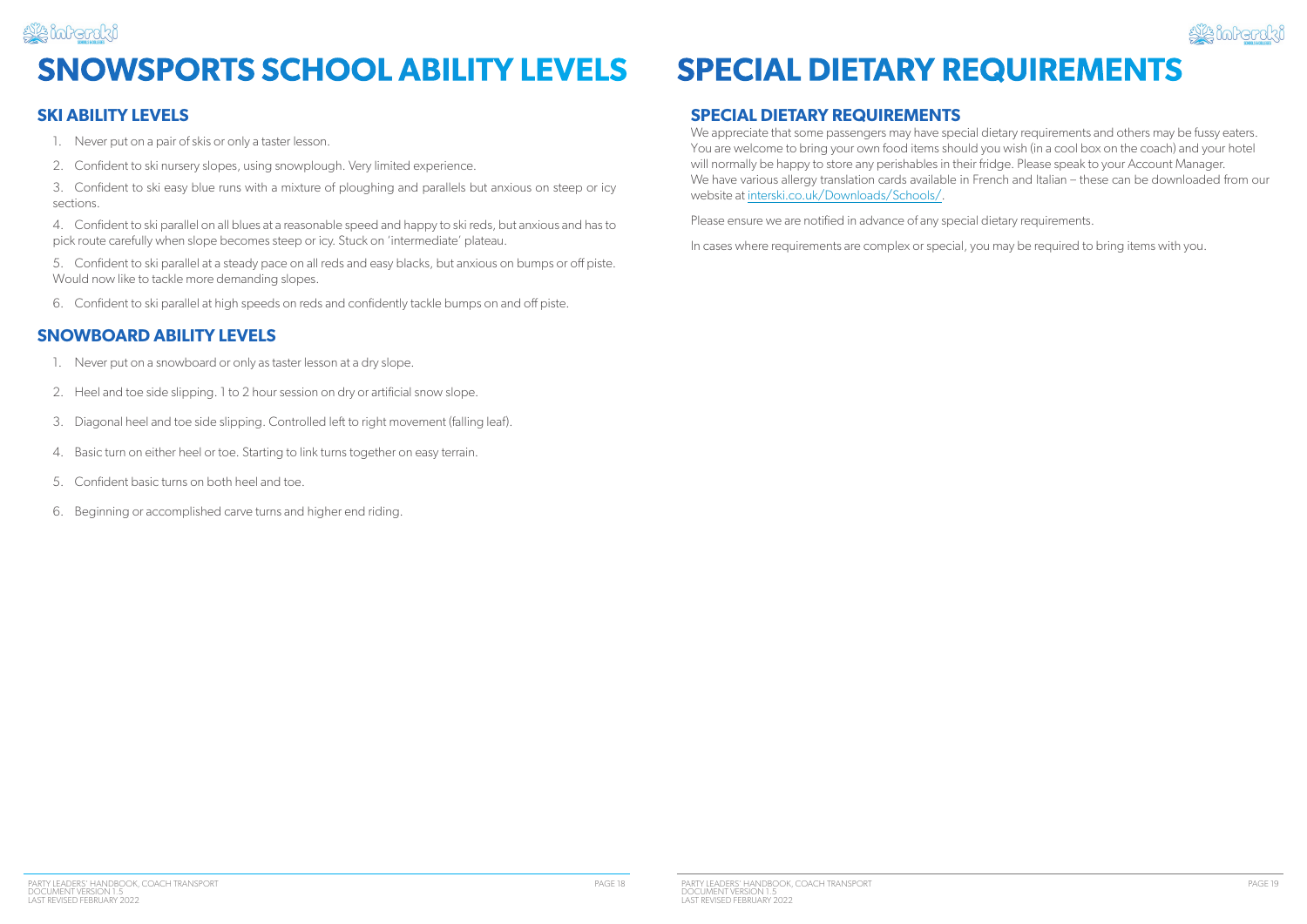![](_page_10_Picture_47.jpeg)

# <u>부</u>각 inhersk **OUTLINE ITINERARY**

![](_page_10_Picture_44.jpeg)

and hand out badges and certificates.

A full list of the possible après-ski activities can be found on the Special Requirements section of your client login area. Here you can also indicate your preferences, which will be taken into account when our resort team organise your programme. Unfortunately, we are unable to guarantee any activities. Likewise, any changes you wish to make to your programme may be more easily accomodated if you email prior to departure as making changes may be difficult and may impact on other groups.

For more details on our après-ski programme, including risk assessments, please see our Safety Management Guidelines.

## **DEPART FOR HOME (USUALLY A SATURDAY)**

- » Vacate rooms after breakfast
- » Return to hotel after ski/board lessons for shower and evening meal
- » Depart hotel early evening

# **ARRIVAL BACK IN THE UK (USUALLY A SUNDAY)**

- » Early morning ferry from Calais to Dover (hot breakfast included)
- » Arrive back at school time dependent on location in the UK

If you are travelling on a 5 day snowsports course, your itinerary will remain the same, except you will depart on Friday evening and arrive back in the UK on Saturday. You will have one less evening of après-ski and your ski school presentation will be on Thursday evening, rather than Friday.

All timings are approximate and intended as a guide only.

# **DEPARTURE DAY FROM THE UK, (USUALLY A SATURDAY)**

- » Depart from school (aim to arrive ½ hour before) time dependant on location in the UK. Please consult your travel guidelines for exact times.
- » Evening ferry from Dover to Calais.

# **ARRIVAL DAY, USUALLY A SUNDAY**

- » Continental breakfast at French motorway service station.
- » Midday arrival in resort (ski fit and snack lunch).
- » Mid-afternoon check in at hotel.
- » Evening welcome meeting with Interski Co-ordinator.

# **MONDAY – FRIDAY, A TYPICAL DAILY ITINERARY**

- 07.00 Wake up call
- 07.30 Up, dressed, tidy room
- 07.45 Breakfast
- 08.15 Up to room, collect all you need for the day. Leave key at reception
- 08.30 Depart hotel
- 09.00 Collect equipment from ski hire
- 09.30 Get into your ski/board group and await your instructor
- 10.00 Ski and board lessons commence
- 12.00 Lunch, using your vouchers, supervised by your instructor
- 13.00 Lessons recommence
- 15.00 End of lessons for the day
- 15.30 Check your equipment back into your ski hire lockers
- 15.45 Possible shopping or exploring of resort
- 16.45 Return to hotel
- 17.30 Shower, change for the evening
- 18.30 Evening meal
- 19.45 Après-ski
- 22.00 Return to hotel and to bed
- 22.30 Lights out for a good night's sleep

# **A TYPICAL APRES-SKI ITINERARY**

Monday – pizza night Tuesday – karaoke or quiz Wednesday – disco Thursday – bowling or ice skating (dependent on resort) Friday – ski school presentation with badges and certificates (Italy only)

All activities are examples and your exact après-ski programme will be emailed to you three weeks before departure for you to review. Please ensure you respond to the email. On arrival our après ski will be re-confirmed by your Interski Co-ordinator. Every group will have two nights of set après-ski – a pizza evening at a traditional pizzeria and a presentation evening at the end of your stay, when your instructors will come along to your hotel